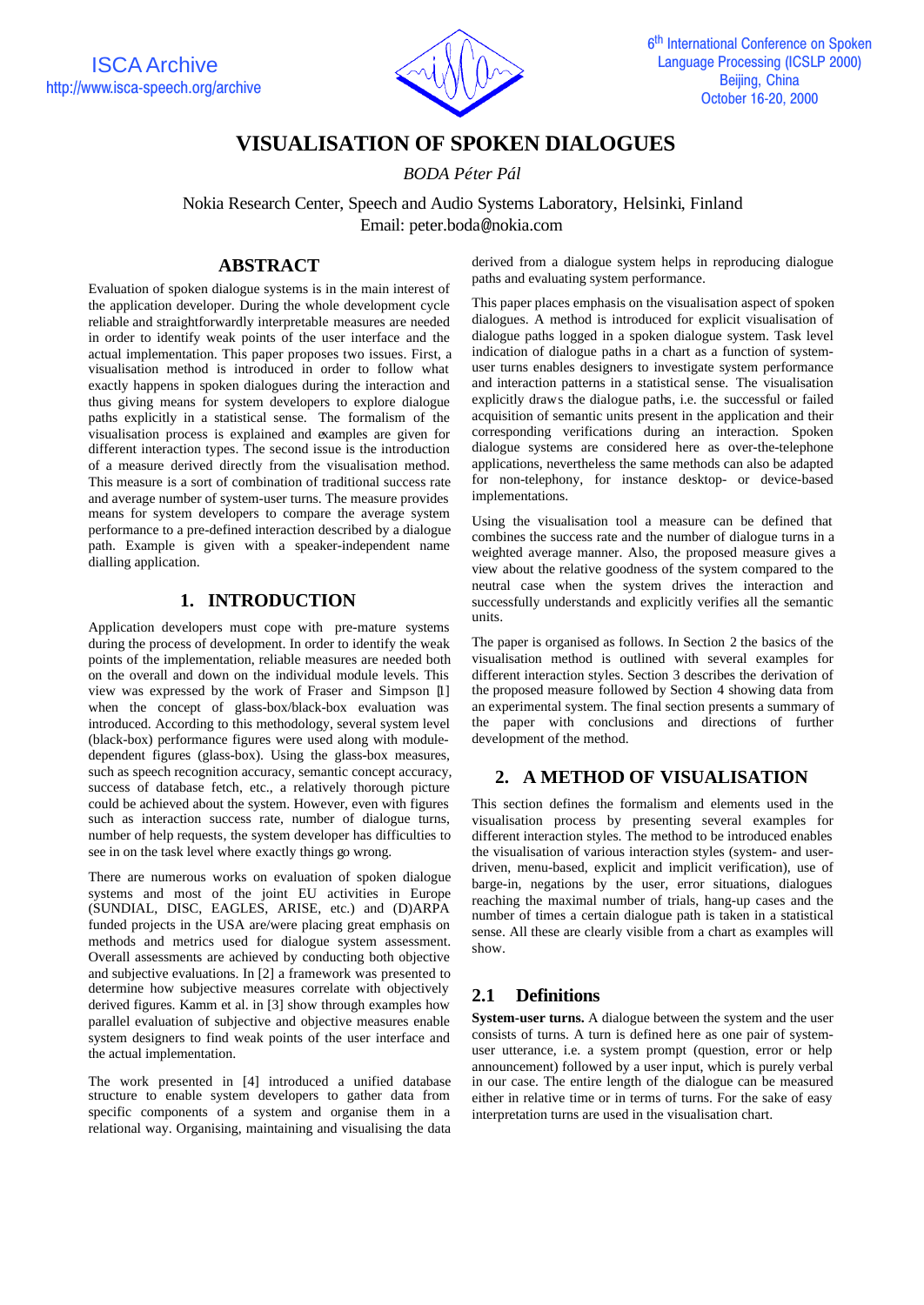**Semantic units.** Other elements of a dialogue are the semantic units which represent meaningful entities used for task completion. These semantic units are typically empty in the beginning of the interaction, unless the system designer wants them to be filled up with a default value (e.g. *date* can be assigned with the current date). The definition of a task depends on the actual domain and the application itself, nevertheless, a task can only be performed only if all the semantic units are filled up by the user. Taking a classical example, in a timetable inquiry system the minimal set of semantic units are *departure, destination, date* and *time*. In the visualisation chart semantic units are indicated with *SU\_n* where *n* is an integer non-zero number.

**Verification.** Before executing the task (e.g. doing a reservation, fetching data from a timetable, etc.), verification of semantic units are often necessary depending on the severity of the action to be carried out. In most of the cases explicit verification is applied and it is rather straightforward to implement. Handling explicit verification is similar to the acquisition of a semantic unit. In the proposed visualisation method explicit verification is included on the semantic unit level. *VF\_n* represents the verification item for the semantic unit *SU\_n*. If the speech recogniser provides a confidence measure along with the recognised word/utterance, the dialogue manager can decide whether verification is necessary or not. Applying a two-level threshold scheme for confidence measures can accelerate the interaction considerably: if the measured confidence is higher than the upper level threshold the verification of the semantic unit is not necessary; if it is below the lower threshold, the recognition result is rejected and the user is asked once more to give the required semantic unit; verification is invoked only if the confidence measure is in the middle range. In the visualisation a verification item is represented as *(VF\_n)* if it is allowed to be skipped due to a high enough confidence measure for *SU\_n*.

Using implicit verifications in a dialogue is more problematic. In these cases the system intends to acquire a semantic unit while in the same prompt an already understood semantic unit is stated (e.g. "When do you want to travel to Helsinki?"). Difficulties of using implicit verification in the train timetable inquiry domain were pointed out by Sturm et al. in [5]. Evaluation of their systems in terms of success rate and dialogue turns in relation to the applied interaction and verification strategies indicates the necessity and importance of complex considerations. Visualisation could provide additional insight into identifying such problems in the implementation.

**Hang-up cases.** Hang-up is one very important non-verbal user reaction when the user's response to a system output, e.g. to a wrongly recognised name, is the immediate interruption of the call. This user reaction is also indicated in the visualisation chart as one possible termination.

**Maximum number of trials.** It is up to the system designer how many unsuccessful user trials are allowed within an application. The designer can specify beforehand that it is not worth to continue the speech-enabled interaction if the number of trials, say, reaches 3. After that transferring the call to a human operator seems to be a reasonable choice. In the visualisation process this can be indicated by limiting the active area of the chart. In the figures below any dialogue path ending in the shaded area is counted as unsuccessful or as a transferredto-an-operator call.

### **2.2 Examples**

**System-driven mode.** This is the interaction type which can be visualised in the most straightforward way. In Figure 1 below dialogue paths are depicted. A dialogue path is defined as the track of the interaction: at what system-user turn the system interprets the user's input as one of the semantic units, verifications or hang-up. On the *y* axis the semantic units and their corresponding verifications present in the application are plotted. The term semantic unit is used even if there is no speech understanding module in the application. The semantic units and their corresponding verifications are indicated on the *y* axis according to the order as the system request them in systemdriven mode. The hang-up case is also present in the bottom of the *y* axis. On the *x* axis the number of system-user turns are indicated.

The *ideal* interaction from the user's point of view is the shortest. In this case the system recognises all the required semantic units in one step without any verification. In Figure 1 an ideal path is depicted with a thin line. It begins from the (*0,Start*) point of the chart and ends on the upper edge of the chart with system-user turn equals to *1*. In the example below the verification can be skipped, indicated by (*VF\_1*), if high enough confidence is measured for *SU\_1*.

A *neutral* interaction is depicted with a thick line in Figure 1. The neutral naming convention is used since in this case the user does not achieve much acceleration with the system. Here the system first asks for *SU\_1* then for its verification. This is a diagonal path, starting from (*0,Start*). After the acquisition of the semantic unit the path arrives to (*1,SU\_1*) and after successful verification ends at  $Q,(VF\_1)$ ) on the upper edge. The ideal interaction is faster than the neutral one and any other path longer than the neutral is due to subsequent trials.



Figure 1: Example dialogue paths for system-driven case

If the user *rejected* the recognised item in the verification stage, the dialogue path from (*1,SU\_1*) turns down to (*2,Start*) and the system starts for the second time to ask for *SU\_1*. This case is indicated with a dashed line. Negations are straightforward to count in the visualisation chart since they are indicated with those descending arcs which do not end on the lower edge.

The *hang-up* case is also plotted in the chart in a way that the path ends on the lower edge of the figure. A hang-up case can occur any time during the dialogue and is an important measure when systems are analysed. In the example below the path resulting in hang-up is plotted with a dotted line.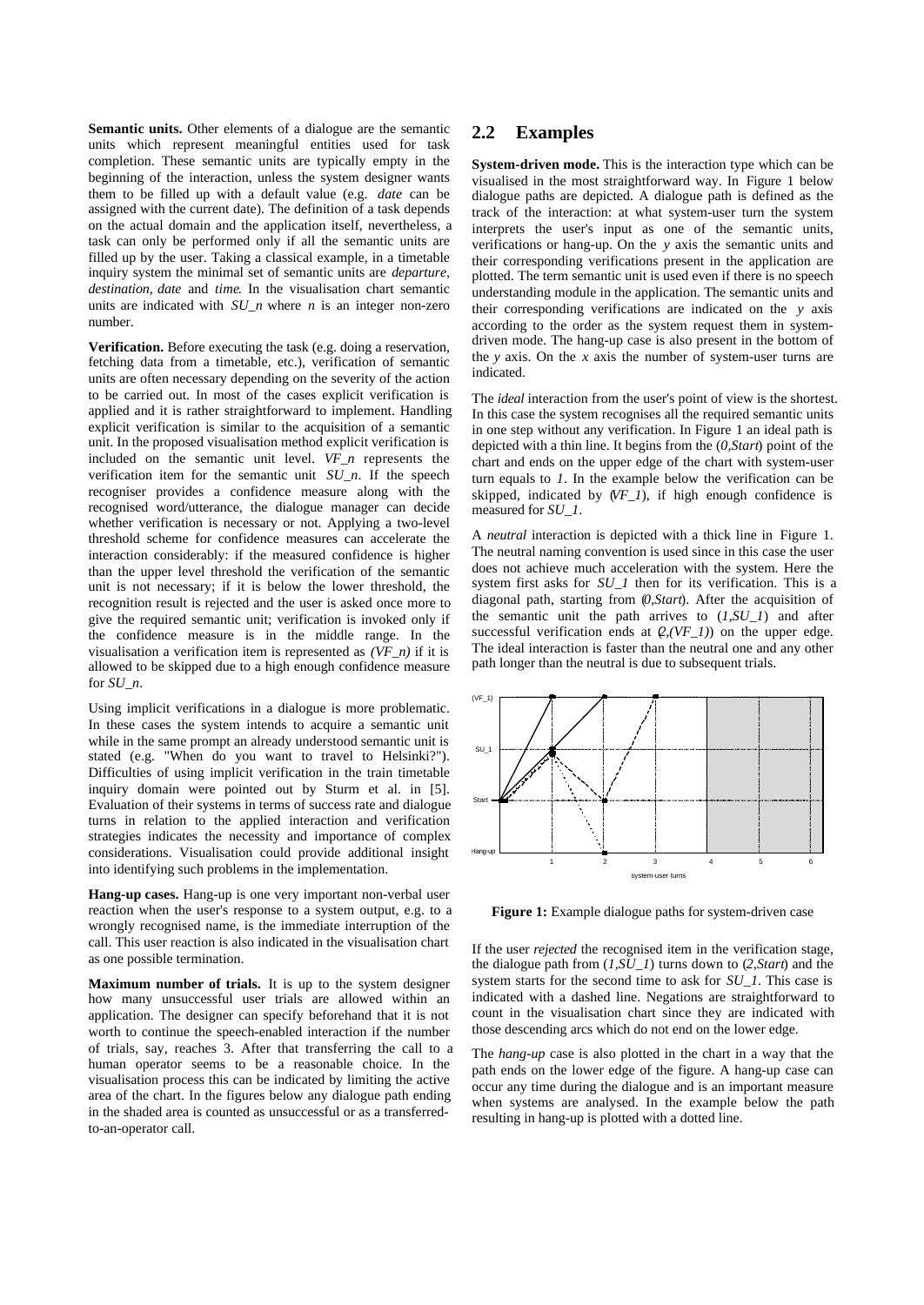**Visualisation of barge-in.** The interaction time can be shortened and thus more natural dialogues can be allowed by utilising barge-in. Users prefer to talk over system prompts even though they are not aware of the barge-in capability of the system [7]. Usage of barge-in can be straightforwardly displayed in the visualisation chart. Figure 2 shows some examples. The grids of the sample dialogue paths (thin and dotted lines) are placed for the *SU\_1* item backwards from the (*1,SU\_1*) point. The distances are inversely proportional to the elapsed time between the beginning of the system prompt and the instance the barge-in occurs. The same displaying method can be seen for the verification stages close to (*1,(VF\_1)*) and  $(2,(VF_1))$ . Barge-in cases are to be plotted for each system-user turn independently, in other words, the acceleration gained in one step is not accumulated to the next dialogue step.



**Figure 2:** Indicating barge-in for individual dialogue paths

**Menu-based interaction.** Although user interfaces with menubased implementation might represent rigid interaction styles, nevertheless they are preferred due to high task completion rate. The users are offered to choose exactly one item from a menu. The selection of an item is triggered by the recognition of a single keyword or phrase. In more complex implementations a grammar is applied where the keywords or phrases are embedded in natural expressions. Depending on the chosen menu item the interaction continues with a sub-dialogue.

If a menu at a stage of the dialogue is considered as a semantic unit, then the value of the semantic unit can be any of the possible items offered by the menu. In the visualisation chart these values, i.e. the instantiation of possible menu items, are also drawn on the *y* axis. They are indicated as *M\_n* where *n* is a non-zero integer number. Above the individual menu items the sub-dialogue elements for the corresponding menu item are listed as in the earlier examples.

The example shown in Figure 3 has three menu items. *M\_1* and *M* 2 could represent, say, weather and movie information services, respectively. For the weather service a city must be specified with *M\_1\_SU* and for the movie information service a time must be given by  $M_2$ <sub>2</sub>*SU*. The exit from the system is implemented with the third menu item titled as *M\_3*.

The selection of a menu item is indicated with a small circle on the corresponding grid. In the first example (thin line) the user chooses the movie service and arrives to (*1,M\_2*). From here on the user is in the movie sub-dialogue and a system-driven interaction takes place. After successful completion the system prompts the user with the initial menu in (*2,Start*). Then the user chooses the exit menu item and the dialogue path ends on the upper edge in  $(3,M_3)$ . A similar dialogue path is depicted with the thick line, however, here the user chooses the first menu item. In the dialogue path of this latter example the horizontal move indicates an error situation: the system could not interpret the user's response for some reason (e.g. no speech detected, timeout, OOV, etc.).



**Figure 3:** Visualisation of menu-based interactions

**Implicit verifications and user-driven mode.** These two cases can be handled in the same way. When implicit verification strategy is used, the semantic unit to be verified can be attached to a question, in theory, for any other semantic unit within a system prompt. This means that all the possible combination pairs of a semantic unit *SU\_i* and a verification item *VF\_j*, where  $i<sup>1</sup>j$ , must be indicated on the *y* axis.

For user-driven mode a similar grouping of semantic units can be applied, however, now all the possible combination pairs, triples, etc. are necessary to list on the *y* axis. In practice, most probably only pairs of semantic units are enough to indicate on the *y* axis. Only log information will reveal whether all the possible combinations occur in real usage or not.

#### **3. A NOVEL MEASURE**

This section introduces a measure derived from the above discussed visualisation chart. The rationale behind the here introduced measure is that in traditional success rate computation all the sessions are counted as successful if the goal of the application is reached, regardless of the dialogue length. In this sense all the sessions ending on the upper edge of the visualisation chart are successful. However, from qualitative point of view, these dialogues are not equal. Users prefer those dialogues which tend to be ideal ones, that is resulting in minimal interaction time.

With an averaged computation dialogues identical or close to the ideal interaction can be emphasised over the ones with longer interaction time. The following procedure is proposed:

• the number of dialogues ending at the end grid of the ideal path are weighted with 1;